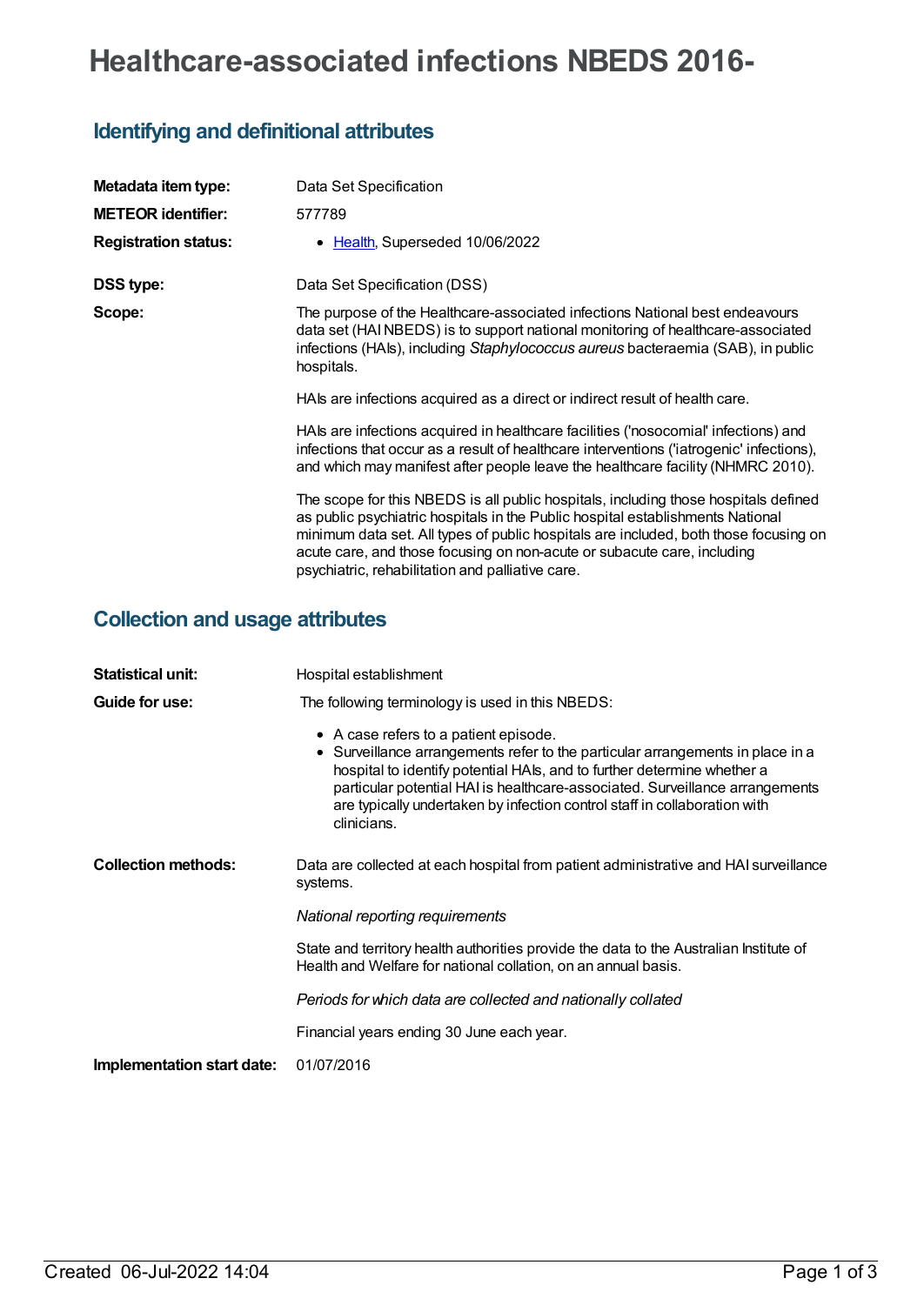| <b>Comments:</b>                       | This NBEDS currently only covers the collection of healthcare-associated patient<br>episodes of SAB.                                                                                                                                                                                                                                                                                                     |  |  |
|----------------------------------------|----------------------------------------------------------------------------------------------------------------------------------------------------------------------------------------------------------------------------------------------------------------------------------------------------------------------------------------------------------------------------------------------------------|--|--|
|                                        | Almost all patient episodes of SAB will be diagnosed when the patient is an<br>admitted patient. However, the intention is that cases are reported whether they<br>were associated with admitted patient care or non-admitted patient care in public<br>hospitals.                                                                                                                                       |  |  |
|                                        | The total number of healthcare-associated Staphylococcus aureus bacteraemia<br>patient episodes attributed to a hospital can be derived by adding the number of<br>healthcare-associated Methicillin-resistant Staphylococcus aureus (MRSA)<br>bacteraemia patient episodes and the number of healthcare-associated Methicillin-<br>sensitive Staphylococcus aureus (MRSA) bacteraemia patient episodes. |  |  |
|                                        | Glossary items                                                                                                                                                                                                                                                                                                                                                                                           |  |  |
|                                        | Glossary terms that are relevant to this National best endeavours data set include:                                                                                                                                                                                                                                                                                                                      |  |  |
|                                        | Episode of healthcare-associated Staphylococcus aureus bacteraemia                                                                                                                                                                                                                                                                                                                                       |  |  |
|                                        | <b>Geographic indicator</b>                                                                                                                                                                                                                                                                                                                                                                              |  |  |
|                                        | <b>Hospital boarder</b>                                                                                                                                                                                                                                                                                                                                                                                  |  |  |
|                                        | <b>Newborn qualification status</b>                                                                                                                                                                                                                                                                                                                                                                      |  |  |
|                                        | <b>Organ procurement-posthumous</b>                                                                                                                                                                                                                                                                                                                                                                      |  |  |
|                                        | <b>Overnight-stay patient</b>                                                                                                                                                                                                                                                                                                                                                                            |  |  |
|                                        | <b>Same-day patient</b>                                                                                                                                                                                                                                                                                                                                                                                  |  |  |
| <b>Source and reference attributes</b> |                                                                                                                                                                                                                                                                                                                                                                                                          |  |  |
| <b>Submitting organisation:</b>        | Australian Institute of Health and Welfare                                                                                                                                                                                                                                                                                                                                                               |  |  |

| Reference documents: | NHMRC (National Health and Medical Research Council) 2010. Australian           |  |  |
|----------------------|---------------------------------------------------------------------------------|--|--|
|                      | Guidelines for the Prevention and Control of Infection in Healthcare. Canberra: |  |  |
|                      | NHMRC.                                                                          |  |  |

#### **Relational attributes**

| Related metadata<br>references: | Has been superseded by Healthcare-associated infections NBEDS 2021-                                  |
|---------------------------------|------------------------------------------------------------------------------------------------------|
|                                 | • Health Standard 10/06/2022                                                                         |
|                                 | See also Surveillance of healthcare associated infection: Staphylococcus aureus<br>bacteraemia NBPDS |

• [Health](https://meteor.aihw.gov.au/RegistrationAuthority/12), Standard 15/11/2012

**Metadata items in this Data Set Specification** Show more detail